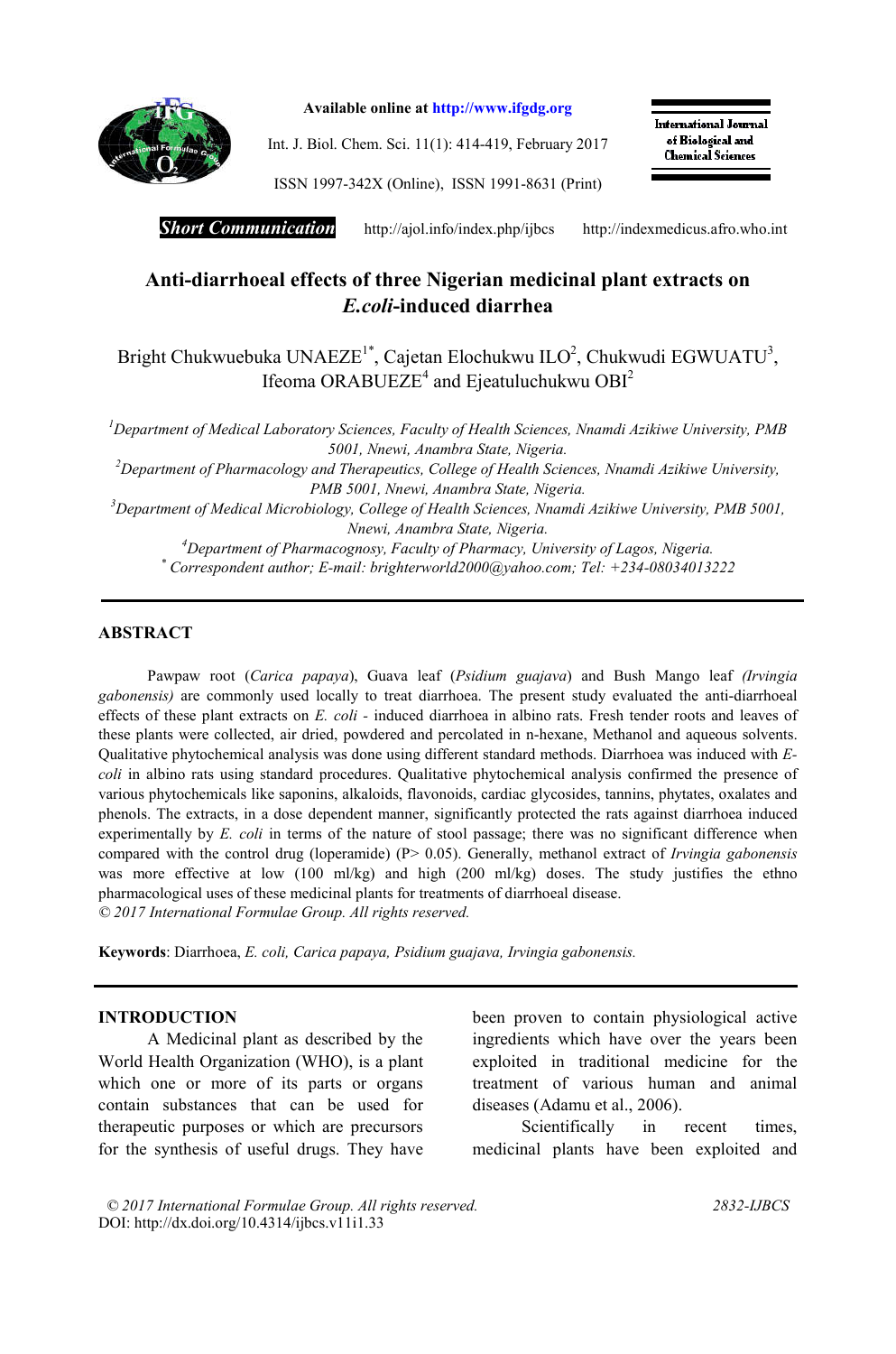tested using advanced and more accurate scientific methods in the laboratory and were found to have vast arrays of secondary metabolites which range from low molecular weight to large organic compounds and they are untapped sources of pharmaceuticals (Adebayo et al.*,* 2001).

Diarrhoea is defined as the abnormal passage of loose or liquid stools more than three times daily and/or a volume of stool greater than 200 g/day. Diarrhoea is a common symptom of gastrointestinal infections caused by a wide range of pathogens including bacteria, viruses and protozoa. Diarrhoea is more prevalent in the developing world largely due to the lack of safe drinking water, sanitation and hygiene, as well as poorer overall health and nutritional status.

The incidence of diarrhoeal diseases varies greatly with the seasons and a child's age. The youngest children are most Vulnerable. Incidence is highest in the first two years of life and declines as a child grows older. Mortality from diarrhoea has declined over the past two decades from an estimated 5 million deaths among children under 5 years to 1.5 million deaths in 2004 (WHO, 2004).

*Carica papaya* belongs to a small family Caricaceae. It is call pawpaw in English, Okwuru ezi in Igbo, Gwanda in Hausa and Ibepe or Gbebgene in Yoruba parts of Nigeria. *Psidium guajava* belongs to the family Myrtaceae. The French call it goyave or goyavier, Nigerians call it Guava and Igbo part of Nigeria call it Gova, Hausa call it Gwaba, Yoruba call it Gilofa. *Irvingia gabonensis*, belongs to the family Irvingiaceae. It is identified by various names such as bush mango, dika nut tree, Ugiri in Igbo, Goron or Biri in Hausa and Apon in Yoruba.

The variability of the phytochemical compounds of each plant may explain why traditional medicine uses the combination of both plants to increase the antioxidant activities (Koevi et al., 2015).

*E.coli* is the predominant facultative anaerobic of the human Colonic Flora. The

organism typically colonizes the infant gastrointestinal tract within hours of life, and there after *E. coli* and the host derive mutual benefit. Okorondu et al. (2013) observed that the inhibitory action of the plant extracts could be attributed to the presence of the phytochemical constituents in the plant extracts such as alkaloid, flavonoid and saponin.

The objective of the study was to determine the phytochemical components of the plants and the therapeutic effect of the plant extracts in rats infected with *E. coli*.

## MATERIALS AND METHODS Plant collection

*Psidium guajava* leaf, *Carica papaya* root and *Irvingia gabonensis* leaf were collected from Lilu town in Ihiala L.G.A of Anambra State, Nigeria. The plants were identified and authenticated in the Department of botany, Nnamdi Azikiwe University, Awka Nigeria where the sample was deposited. The root of *Carica papaya* was cut into pieces with matcheate, then dried and spread out with the leaves of *Psidium guajava* and *Irvingia gabonensis* on a clean surface under a shade at room temperature to exclude direct sunlight in order to prevent the active constituents of the leaves and root from being degraded due to photochemical reactions. They were air dried for about eight days after which, they were observed to be dried. The dried leaves and root were gathered, and crushed with grinder. The powder was weighed using an electric weighing balance by Kern ALS 220-4. The powder was then stored in air tight bags at room temperature and used for further extraction.

## Preparation of plant extracts

The ground leaves and root were prepared in three ways to get the extracts.

## *Aqueous Extract (Maceration Method)*

Maceration method was used for aqueous extraction. Powdered leaves of *Psidium guajava and Irvingia gabonensis* and root of *Carica papaya* were used. 150 g of each plant were weighed and put in 375 ml of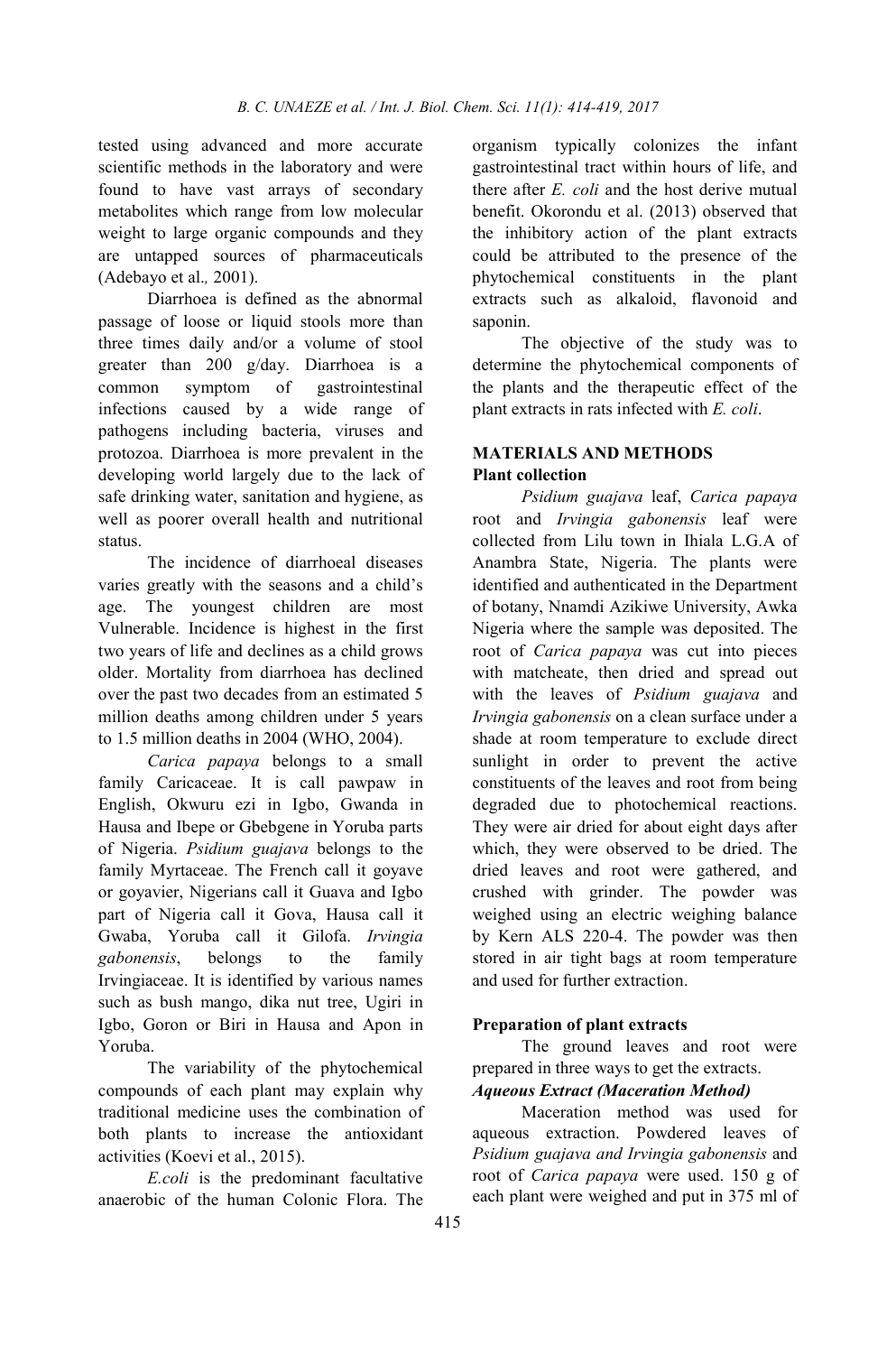distilled water and allowed to stand for 48 hrs and then shaken for 45 mins. The extract was filtered using british standard mesh filter and first muslin cloth and concentrated by using water bath at 50 $^{\circ}$ C. The extract was then transferred into a clean container and stored in the refrigerator until required for use.

## *Organic solvent extraction by maceration*

This was carried out at Pharmacognosis Department, Faculty of Pharmaceutical Sciences, Agulu. 150 g of the plants sample were transferred into 1000 ml volumetric flask, and then 375 ml of organic solvent were added. This was covered and allowed for 48 hrs with continuous shaking, filtered and transferred to rotary evaporator for concentration. The extract was then transferred into a clean container and stored in the refrigerator until required for use.

#### Extraction by Soxhlet method

This method was carried out by continuously extracting a sample with a nonpolar organic solvent for about 4-6 hrs.

### Experimental animal and diet

In the study, Fifty Five (55) of about 8 weeks old health rats (*Rattus norvegicus*) weighing 92-130 g were used. The rats were kept in standard metal cages obtained from the faculty. Controlled conditions of temperature  $(25 \pm 20$  °C), relative humidity  $(50 \pm 15\%)$ and normal photoperiod  $(12 - 12)$  hrs light– dark cycle) were maintained. Free access to standard pellet and water was ensured. Acclimatization of the rats to the metal cages (4-6 rats/cage) was done for seven (7) days and maintained according to the NIH guideline for care and use of laboratory Animals (Saha et al., 2001).

### Organism

Standard organism *E. coli* NCTC 10418 was obtained from central Public health Laboratory London.

## Drug

Loperamide (2 mg) was obtained from Pharmacy Department Nnamdi Azikiwe University Hospital, Nnewi, Anambra State, Nigeria.

#### Phytochemical tests

The freshly prepared extracts were subjected to a standard phytochemical screening test for various constituents using conventional protocols.

## *E.coli-* induced diarrhoea

Three different plant extracts with three solvents were used for the study. In each of the plant extracts, cages allotted five albino rats each, two were used as negative control and positive control, and others were used as test groups. The animals were fasted for 12 hrs and weighed. From the overnight broth culture of the test organism (*E. coli*), standard wire loop was used to introduced  $10^8$  cfu into each of the sterile containers containing 0.5 ml of sterile distilled water, then 0.1 ml were given intragastrically to each of the test groups to induced diarrhoea. After 24 hrs, different concentrations (100 mg/kg and 200 mg/kg) in volume equivalent of the plant extracts were given to the test groups, 2 mg of loperamide was given to the positive group while the negative control group received only the vehicle (0.5 ml of distilled water).

#### Statistical analysis

The statistical method used was 2-way ANOVA and Bonferroni post-test. This was done at  $P < 0.05$  Level of significance.

#### RESULTS

Table 1 shows the results of the qualitative phytochemical analysis of different plants. The result shows the presence of various bioactive compounds such as alkaloid, saponin, flavonoid, cardiac glycoside, tannin, phytate, oxolate and phenol in the plant extracts.

Table 2 shows the effect of administered aqueous, n-hexane and methanol extracts of *Carica papaya*, *Psidium guajava* and *Irvingia gabonensis* in *E. coli*-induced diarrhoea on albino rats. From the results, methanol extract of *Irvingia gabonensis* had the highest protection (80%) at high (200 mg) and low (100 mg) doses when compared with the control drug (loperamide), followed by aqueous extract of *Irvingia gabonensis* and methanol extract of *Psidium guajava* that had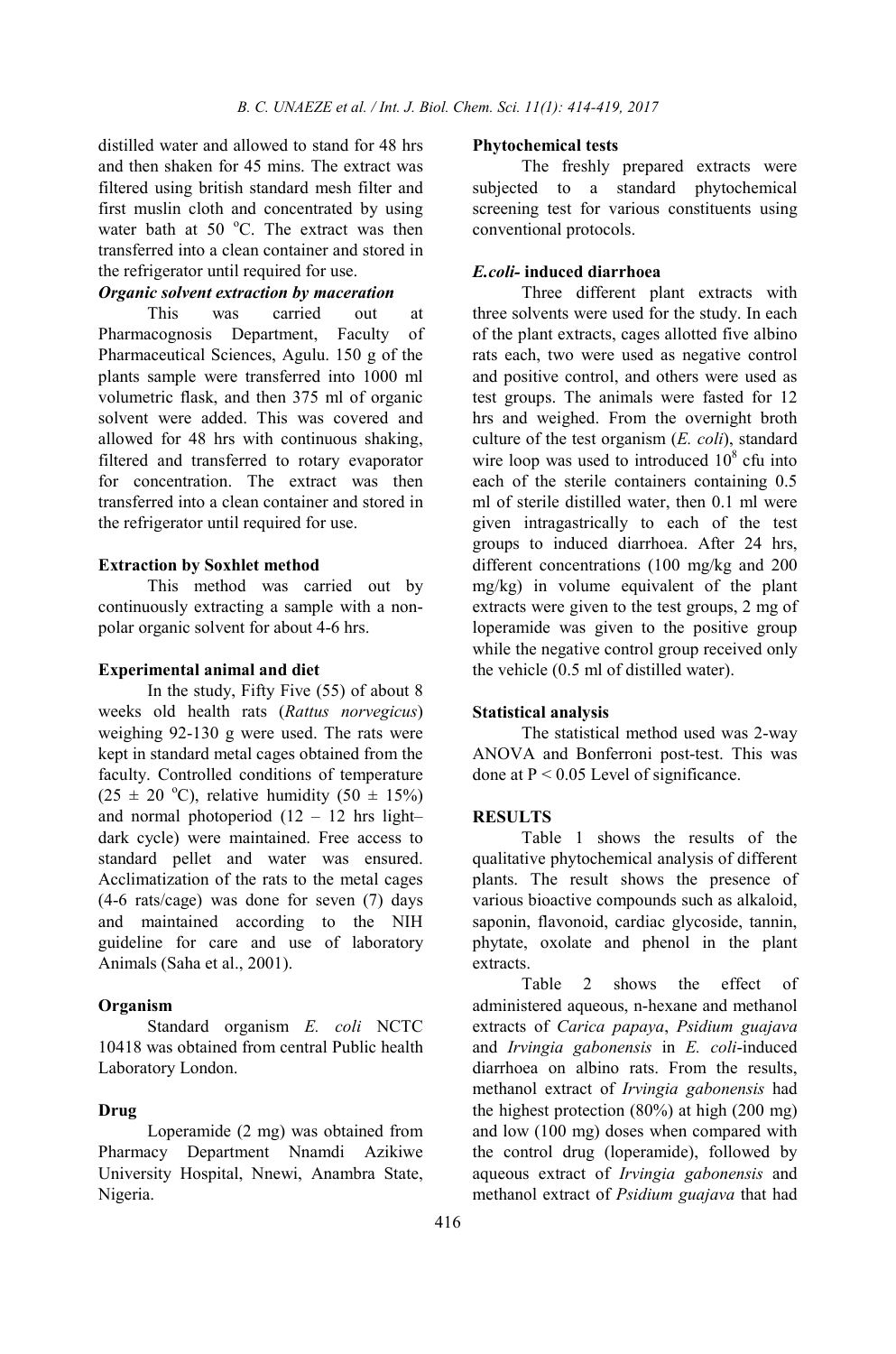80% protection only at high dose (200 mg). There was no significant difference when compared with the control drug (loperamide)  $(P > 0.05)$ . N-hexane extracts doesn't have a good protection (40%) at low doses.

Using 2-way ANOVA, the drugs (extracts and loperamide) offer protection from *E. coli*-induced diarrhoea in albino rats. The drugs accounts for 83.44% of the total variance.

The  $P \leq 0.0001$ , the effect was considered extremely significant. The protection effects of the plants differ significantly and it accounts for 5.43% of the total Variance  $P = 0.0621$ .

The protective effects of loperamide 2 mg significantly differ from that of normal saline (P < 0.001) but do not differ significantly from that of any of the extracts  $(P > 0.05)$ .

| Phytochemicals                                                      | <b>Irvingia</b><br>gabonensis | Carica papaya | Psidium<br>guajava       |
|---------------------------------------------------------------------|-------------------------------|---------------|--------------------------|
| Flavonoid                                                           | $^{+}$                        | $^{+}$        | $^{+}$                   |
| Tannin                                                              | $^{+}$                        |               | $^{+}$                   |
| Saponin                                                             | $^{+}$                        | $^{+}$        | $^{+}$                   |
| Alkaloid                                                            | $^+$                          | $^{+}$        | $^{+}$                   |
| Cardiac glycoside                                                   | $^{+}$                        | $^{+}$        | $^{+}$                   |
| Phytate                                                             | $^{+}$                        | $^+$          | $^{+}$                   |
| Oxalate                                                             | $^{+}$                        |               | $\overline{\phantom{0}}$ |
| Phenol<br>$\mathbf{v}$ and $\mathbf{v}$ are the set of $\mathbf{v}$ |                               |               | $^+$                     |

 $Key: + = Present; - = Absent$ 

Table 2: Effects of the extracts on *E.coli-* induced diarrhoea in albino rats.

|                     |                         | saline           | operamide      | <b>Aqueous</b> |       | N-hexane extract |             | <b>Methanol</b> |         |
|---------------------|-------------------------|------------------|----------------|----------------|-------|------------------|-------------|-----------------|---------|
|                     |                         |                  |                | extract        |       |                  |             |                 | extract |
| Plants              | Variables               | $0.5$ ml         | $2 \text{ mg}$ | 100            | 200   | 100              | $200$ ml/kg | 100             | 200     |
|                     |                         | Normal           |                | ml/kg          | ml/kg | ml/kg            | body wt.    | ml/kg           | ml/kg   |
|                     |                         |                  |                | body           | body  | body             |             | body            | body    |
|                     |                         |                  |                | wt.            | wt.   | wt.              |             | wt.             | wt.     |
|                     | <b>Rats with</b>        | 5/5              | 1/5            | 3/5            | 3/5   | 3/5              | 2/5         | 3/5             | 2/5     |
| Carica              | (Root)<br>diarrhoea     |                  |                |                |       |                  |             |                 |         |
| $p$ apaya           | Protection (%)          | $\theta$         | 80             | 40             | 40    | 40               | 60          | 40              | 60      |
|                     | <b>Rats with</b>        | 5/5              | 1/5            | 2/5            | 1/5   | 3/5              | 2/5         | 1/5             | 1/5     |
| gabonen<br>Irvingia | sis (leaf)<br>diarrhoea |                  |                |                |       |                  |             |                 |         |
|                     | Protection $(\% )$      | $\boldsymbol{0}$ | 80             | 60             | 80    | 40               | 60          | 80              | 80      |
|                     | <b>Rats with</b>        | 5/5              | 1/5            | 3/5            | 2/5   | 2/5              | 2/5         | 2/5             | 1/5     |
| Psidium<br>guajava  | (leaf)<br>diarrhoea     |                  |                |                |       |                  |             |                 |         |
|                     | Protection (%)          | $\mathbf{0}$     | 80             | 40             | 60    | 60               | 60          | 60              | 80      |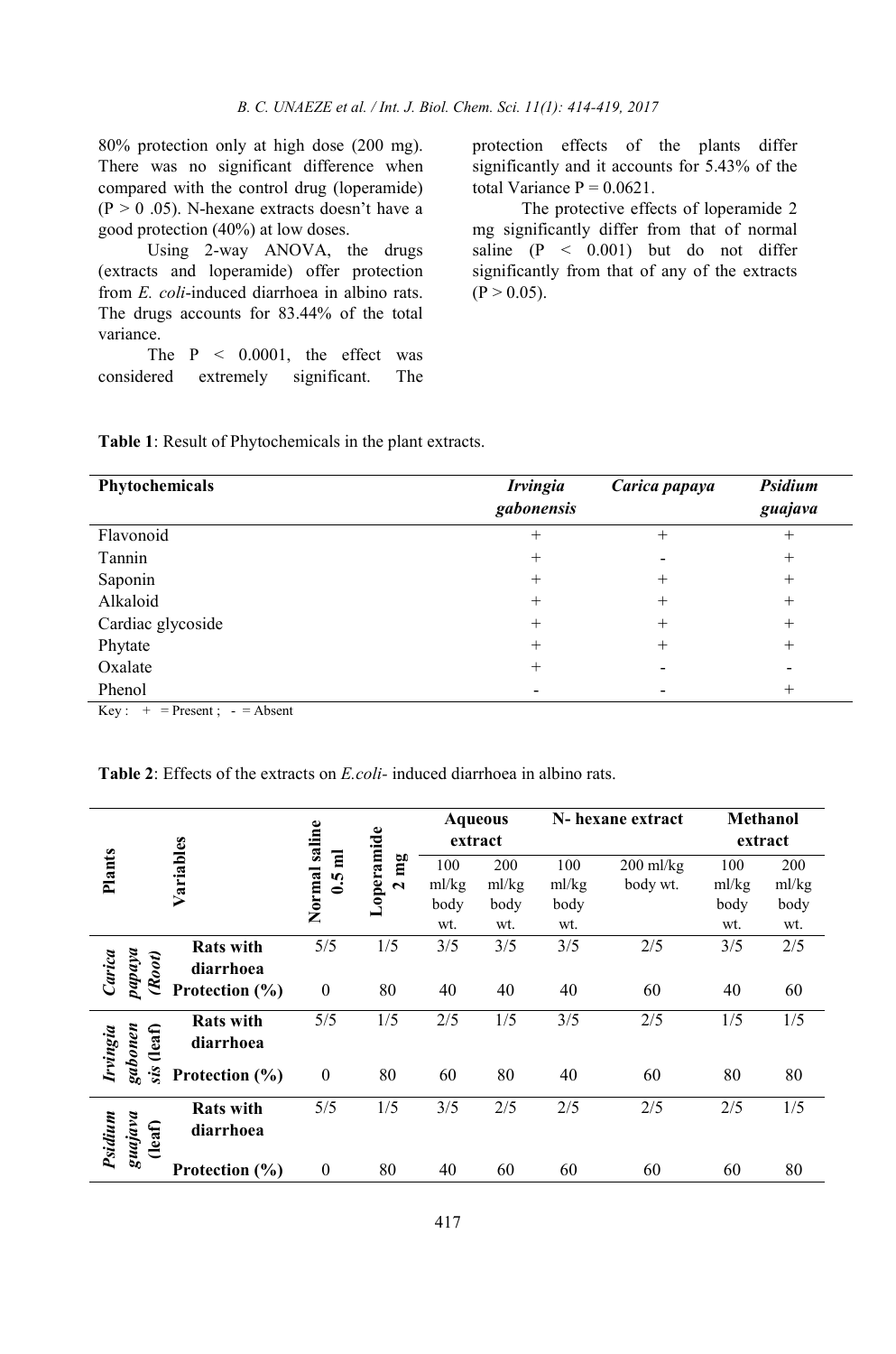## DISCUSSION

The phytochemical screening done in this work showed that *Irvingia gabonensis, Carica papaya* and *Psidium guajava* contains alkaloid, saponin, tannin, flavonoid, cardiac glycoside, phytate, oxalate and phenol. The presence of flavonoids in the extracts may make the plants to be useful in the treatment of cancer, viral, thyroid and hormonal imbalance diseases (Richa and Sharma, 2014). It has been reported by (Richa and Sharma, 2014) that flavonoids may be useful in the treatment of the above mentioned diseases. Saponins have been known to have some antihypercholesterol, hypotensive and cardiac depressant properties (Yildiz et al., 2010). Saponin also has relationship with sex hormones like oxytocin (Okwu, 2004). Oxytocin is a sex hormone involved in controlling the onset of labour in women and the subsequent release of milk (Okwu, 2004). Alkaloids have anti-analgesic, antispasmodic, antimalaria and antibacterial properties (Stray, 1998). Tannins and Alkaloids found in these

plants extract suggest that they have some antibacterial potential, most especially antimalaria and anti-diarrhoeal potentials.

The results of the study suggested that the aqueous, n-hexane and methanol extracts of the plants had significant anti-diarrhoeal effects. The extracts, in a dose-dependent manner, significantly protected albino rats against diarrhoea induced experimentally by *E. coli* in terms of severity and onsets, and the population of animals with diarrhoea.

Furthermore, loperamide which is the anti-diarrhoeal drug had 80% protection. From the result, methanol extract of *Irvingia gabonensis* had the highest protection (80%) at high (200 mg) and low (100 mg) doses when compared with the control drug (loperamide), followed by aqueous extract of *Irvingia gabonensis* and methanol extract of *Psidium guajava* that had 80% protection only

at high doses (e.g. 200 mg), suggesting that these plants had anti-diarrhoeal properties.

#### Conclusion

In conclusion, the results of this study indicated that the plant extracts had antidiarrhoeal effects.

## COMPETING INTERESTS

Authors have declared that no competing interests exist.

### AUTHORS' CONTRIBUTIONS

EO designed the study, wrote the protocol and wrote the first draft of the manuscript. CEI and IO managed the literature searches and supervised the work. CE managed the analyses of the work and performed the statistical analysis. BCU carried out all laboratory works.

## ACKNOWLEDGEMENTS

The Authors are grateful to Anagonye Calistus of biochemistry department Nnamdi Azikiwe University Awka, Anambra State for his technical assistance.

## **REFERENCES**

- Adamu M, Fluck H, Croshaw B. 2006. *Medicinal Plants and their Uses*. W. Feulsham and Comp. Ltd: New York; 7- 15.
- Adebayo AO, Adewunmi CO, Essien EE. 2001. Anti-infective agent of higher plants*. International Symposium of Medicinal Plants* (5<sup>th</sup> edn). University of Ife, Nigeria; 152-158.
- Drasar BS. 1974. *Hill M J. Human Intestinal Flora.* Academic Press, Ltd: London, United Kingdom; 36-43.
- Harborne JB. 1995. *Phytochemical Methods. A Guide to Modern Techniques of Plant Analysis* (3rd Edn). Champman and Hall: New York.